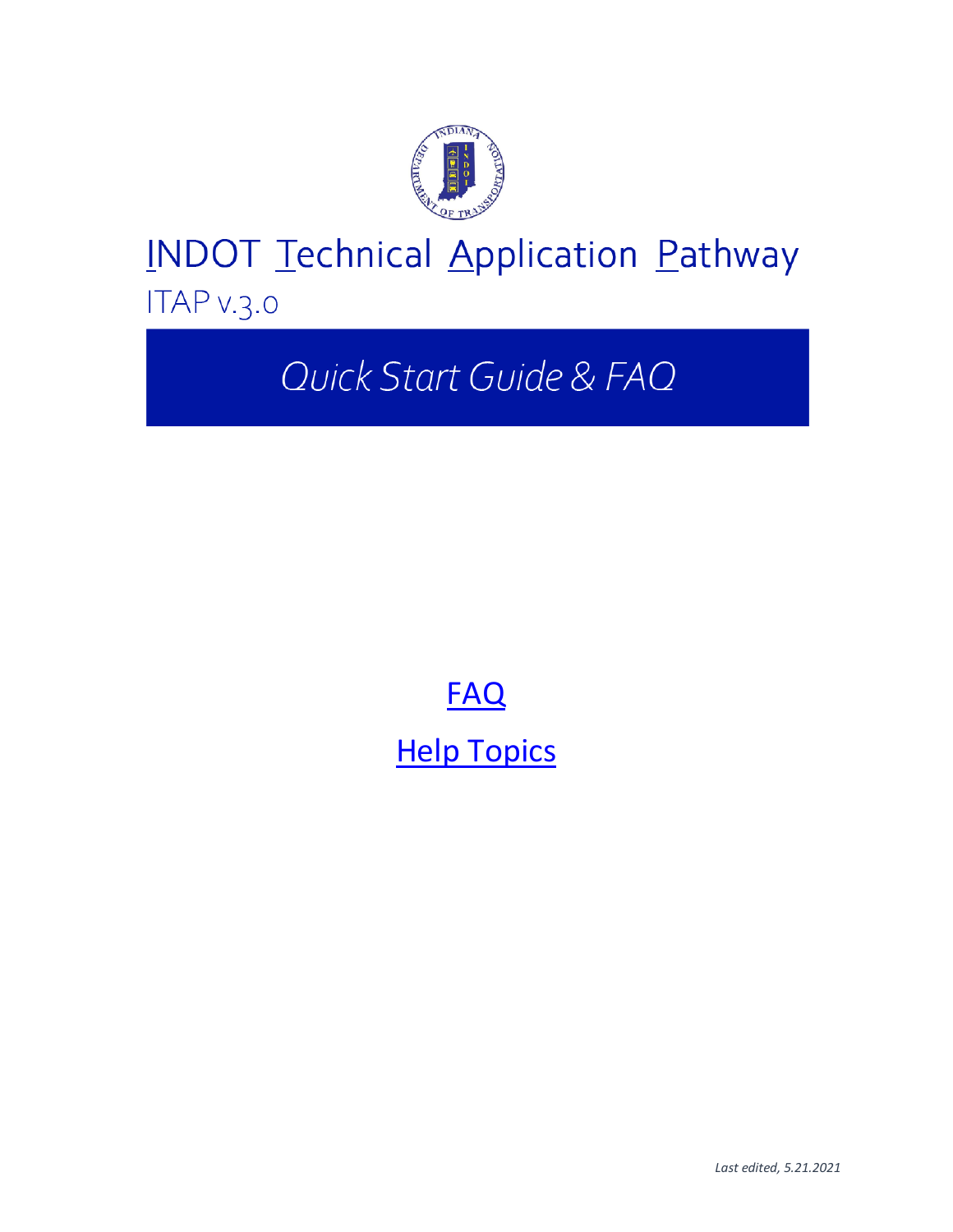# <span id="page-1-0"></span>FAQ

[I already have an ITAP account, what do I do first?](#page-3-0) 

I don't have an Access [Indiana account; how do I create one?](#page-3-0)

[I already have an Access Indiana account, how do I access ITAP?](#page-3-1)

[I need to register a new business; how do I do that?](#page-5-0)

[I need access to an application, where do I go to enroll?](#page-7-0)

[I already have access to an application, but need a new role assigned, how do I do that?](#page-7-0)

[I have an Access Indiana account and am logged into ITAP for the first time, what do I do first?](#page-6-0) 

[I have more than one ITAP account. Do I need more than one Access Indiana account as well?](#page-4-0)

[I need to request access to multiple businesses; how do I go about doing that?](#page-4-0) 

[I need to reset my password for ITAP, where do I go to do that?](#page-3-0)

[I am a registered user with more than one business, can I move from one business to another with the](#page-8-0)  [same login?](#page-8-0)

[I want to update my email address for my business, where do I go to do that?](#page-8-1)

[I need to be registered as a user for an existing business, how do I do that?](#page-5-0)

[I received an email regarding a request made within ITAP but cannot find it. Can I access that](#page-9-0)  [information within ITAP?](#page-9-0)

[I cannot find an answer for my question, how do I obtain additional help?](#page-9-1)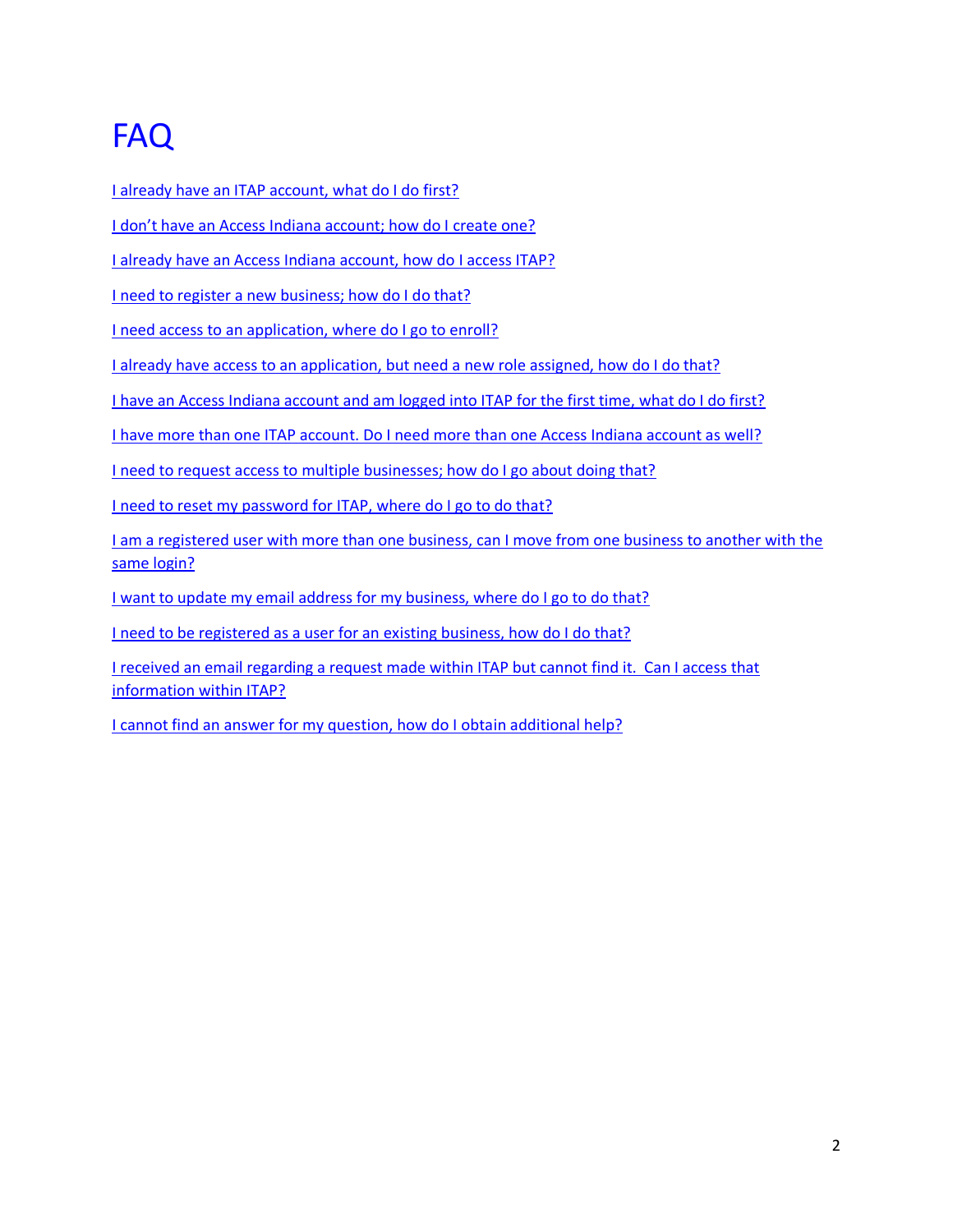# <span id="page-2-0"></span>**Help Topics**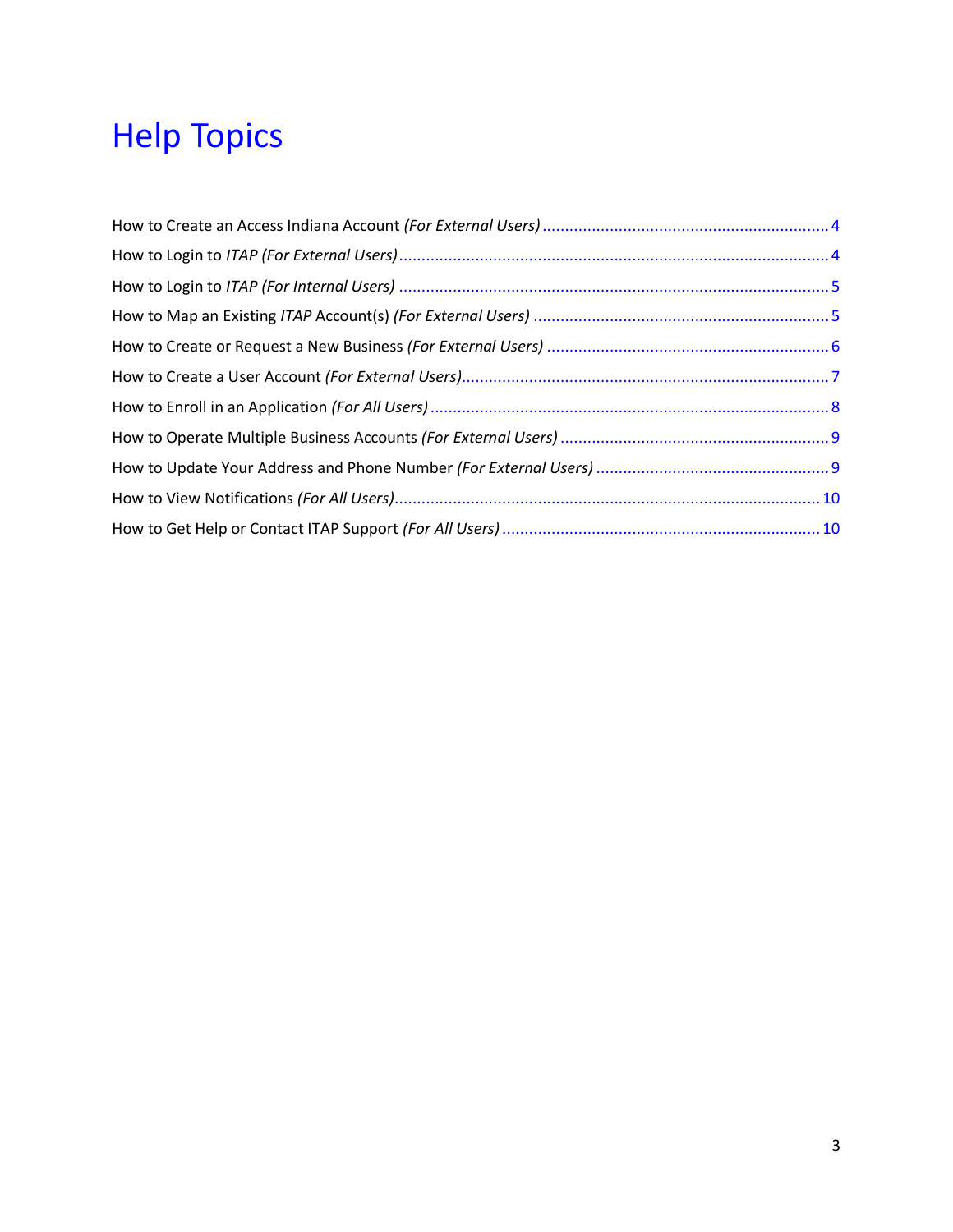# <span id="page-3-0"></span>**How to Create an Access Indiana Account** *(For External Users)*

An *Access Indiana* account is now required for **all external users** to access *ITAP* and all applications within *ITAP*, request a new business, or new business user accounts.

You may click [Getting Started](https://www.in.gov/access/getting-started.html) to be taken to the *Access Indiana Getting Started* instructions or you may click [Access Indiana](https://access.in.gov/signin/) to be navigated to *Access Indiana*, and then click *Getting Started* in the upper right hand side of the screen. Information on how to reset your password are also contained in this document.

For information on how to change your *Access Indiana* account details, click [FAQ & Help](https://www.in.gov/access/faqs-help.html) to be taken to *Access Indiana's FAQ & Help s*ection.



#### <span id="page-3-1"></span>**How to Login to** *ITAP (For External Users)*

Once you have an *Access Indiana* account, go to [https://itap.indot.in.gov](https://itap.indot.in.gov/) to login to *ITAP*. The link will navigate you to the *Access Indiana* login page. Once you enter an email address and password, you will be taken to the *ITAP* Dashboard upon a successful sign in.

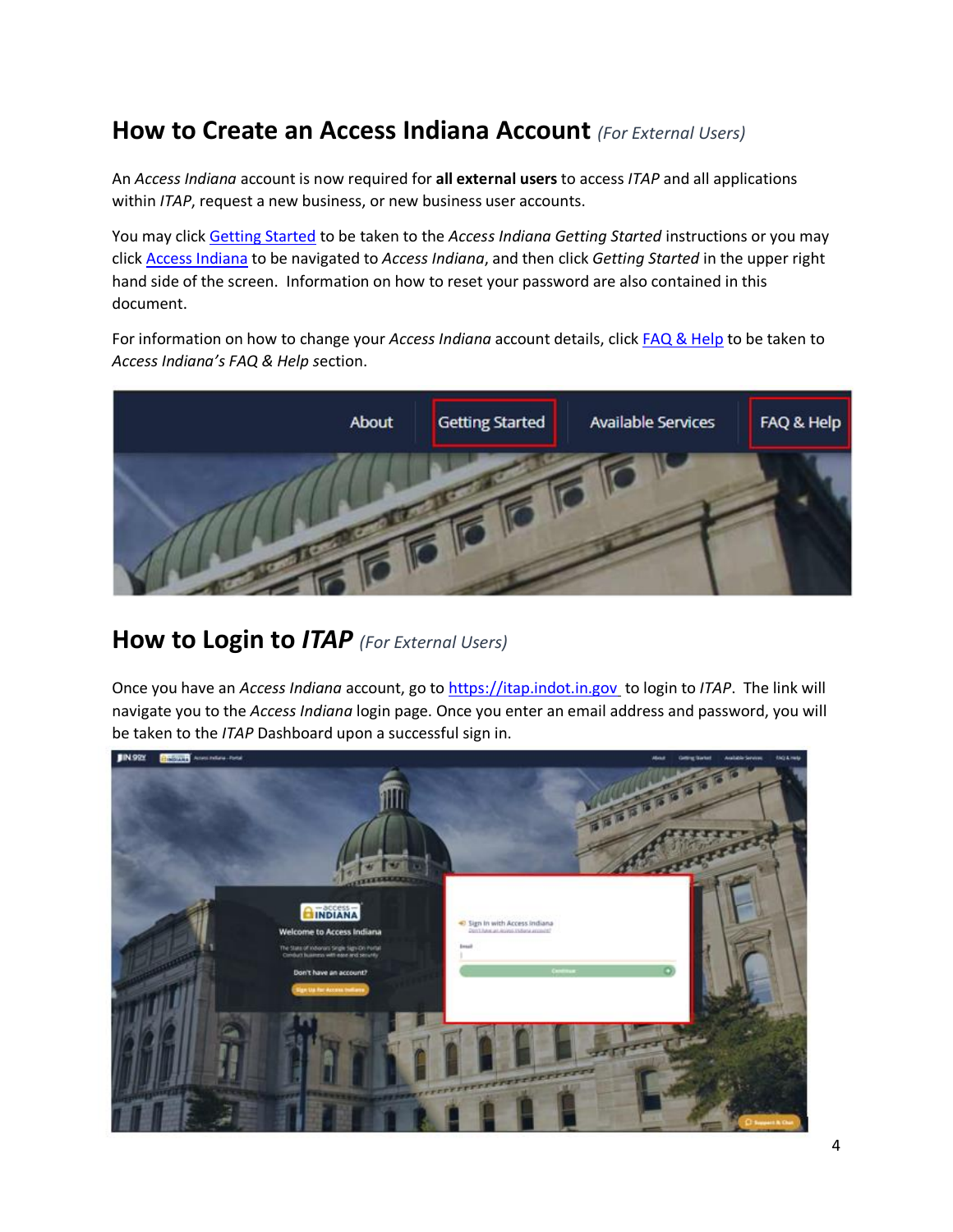Users should bookmark the *ITAP Service Tile* in the *Access Indiana* Home Page under *Services*. Clicking the *ITAP* link will navigate the user to the *ITAP* Dashboard.



#### <span id="page-4-1"></span>**How to Login to** *ITAP (For Internal Users)*

If you are an **internal user** (an internal user is a user with a State of Indiana domain email address *e.g., in.gov)*, you will login to *ITAP* by navigating t[o https://itap.indot.in.gov](https://itap.indot.in.gov/) or by clicking on the *ITAP* link inside the ERIN homepage.

- If you are on the VPN, you will be automatically logged into *ITAP* using your network credentials.
- If you are not on the VPN, you will be navigated to the *Access Indiana* homepage, shown below, where you will be asked for your state email address e.g. *tonja.tester@indot.in.gov*. Once you have successfully done so, you will then be navigated to the new *ITAP* Dashboard.

# <span id="page-4-0"></span>**How to Map an Existing** *ITAP* **Account(s)** *(For External Users)*

If you already had an *ITAP* account before the upgrade to v.3.0, you may map or link your existing *ITAP* account(s) to your new *Access Indiana* account. You must have your *ITAP* username (e.g. Jsmith01) and password available. If you have multiple *ITAP* accounts, do this for every account you want to map to your *Access Indiana* account.

Click *Map Your ITAP User Account* in *Action Links* from the *ITAP* Dashboard or from the orange *Menu*  button at the top left side of your screen under *User category*).

\**If you pre-registered for ITAP (process available before ITAP v.3.0 went live), you should see the business you mapped when you pre-registered on the right-hand side of the screen as a My Businesses card.*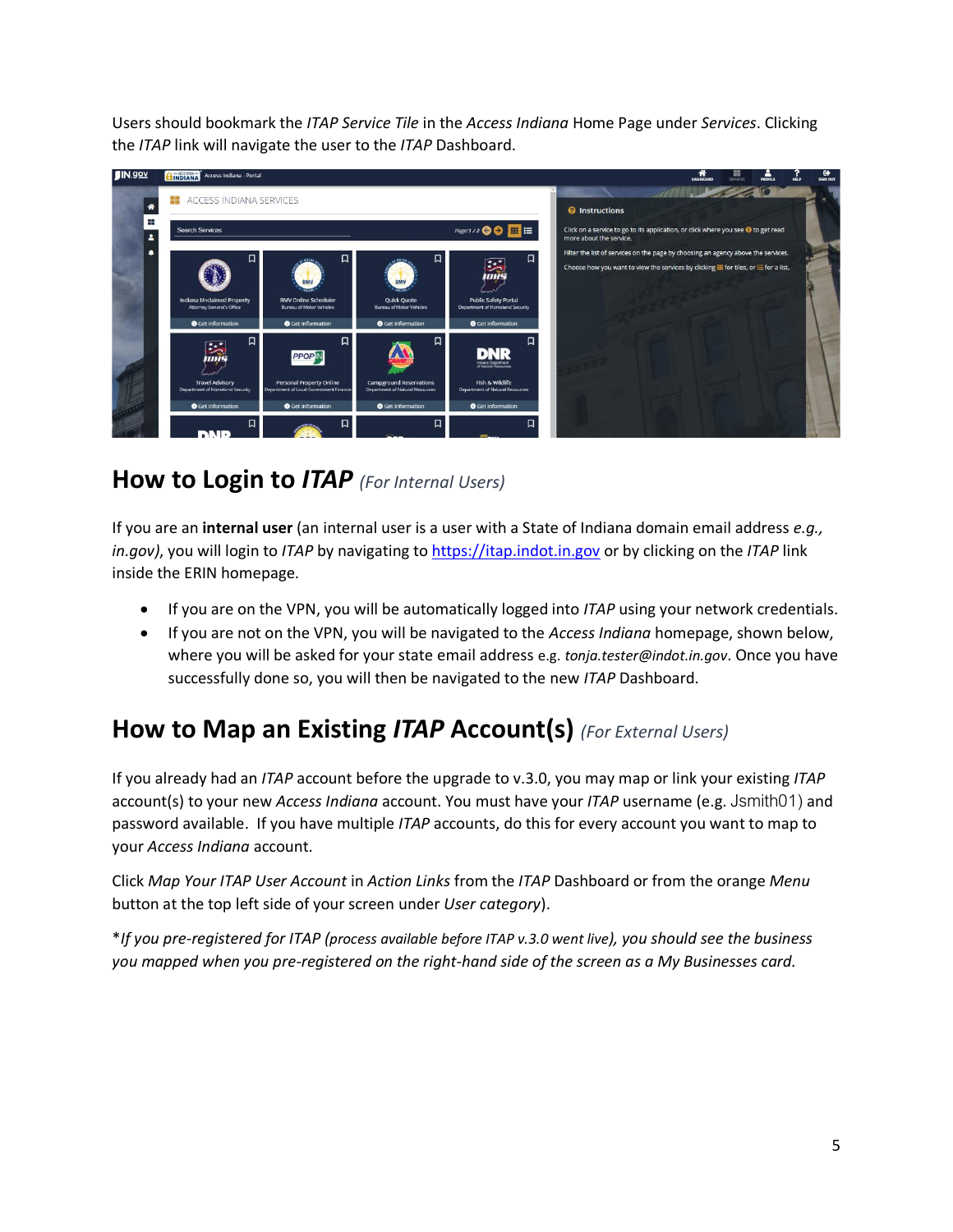| ≡<br><b>MENU</b><br>նո | JIN.90Y                     | INDO                   | <b>INDOT TECHNICAL APPLICATION PATHWAY</b> |           |
|------------------------|-----------------------------|------------------------|--------------------------------------------|-----------|
|                        |                             |                        |                                            |           |
|                        | Application                 | <b>Business</b>        | User                                       | Support   |
|                        | - Enroll New Application    | - Request New Business | - Request New User Account                 | - Contact |
|                        | - Application Requests      | - Business Maintenance | - Map an Existing ITAP Account(s)          | - Help    |
|                        |                             | - Business Requests    | - User Mainte<br>kce                       |           |
|                        |                             |                        | - User Requests                            |           |
|                        |                             |                        |                                            |           |
|                        | <b>Action Links</b>         |                        |                                            |           |
|                        | <b>Track Request Status</b> |                        |                                            |           |
|                        | <b>Request New Business</b> |                        |                                            |           |
|                        | Request New User Account    |                        |                                            |           |
|                        | Enroll New Application      |                        |                                            |           |
|                        | Map Your ITAP User Account  |                        |                                            |           |
|                        | Notifications               |                        |                                            |           |

#### <span id="page-5-0"></span>**How to Create or Request a New Business** *(For External Users)*

If you have no businesses registered or have an additional business or businesses to register, click on the orange *Menu* button at the top left side of your screen, under *Business*, select *Request New Business* or the *Action Links* card in the middle of the right-hand side of your screen to access the *Request a New Business* functionality.

| $\equiv$<br><b>MENU</b> | <b>JIN.90Y</b><br>Ҧ      | TNTI.                   | <b>INDOT TECHNICAL APPLICATION PATHWAY</b> |           |
|-------------------------|--------------------------|-------------------------|--------------------------------------------|-----------|
|                         |                          |                         |                                            |           |
|                         | Application              | <b>Business</b>         | User                                       | Support   |
|                         | - Enroll New Application | - Request New Business  | - Request New User Account                 | - Contact |
|                         | - Application Requests   | - Business Ma<br>enance | - Map an Existing ITAP Account(s)          | - Help    |
|                         |                          | - Business Reque<br>١s  | - User Maintenance                         |           |
|                         |                          |                         | - User Requests                            |           |
|                         |                          |                         |                                            |           |
|                         |                          |                         |                                            |           |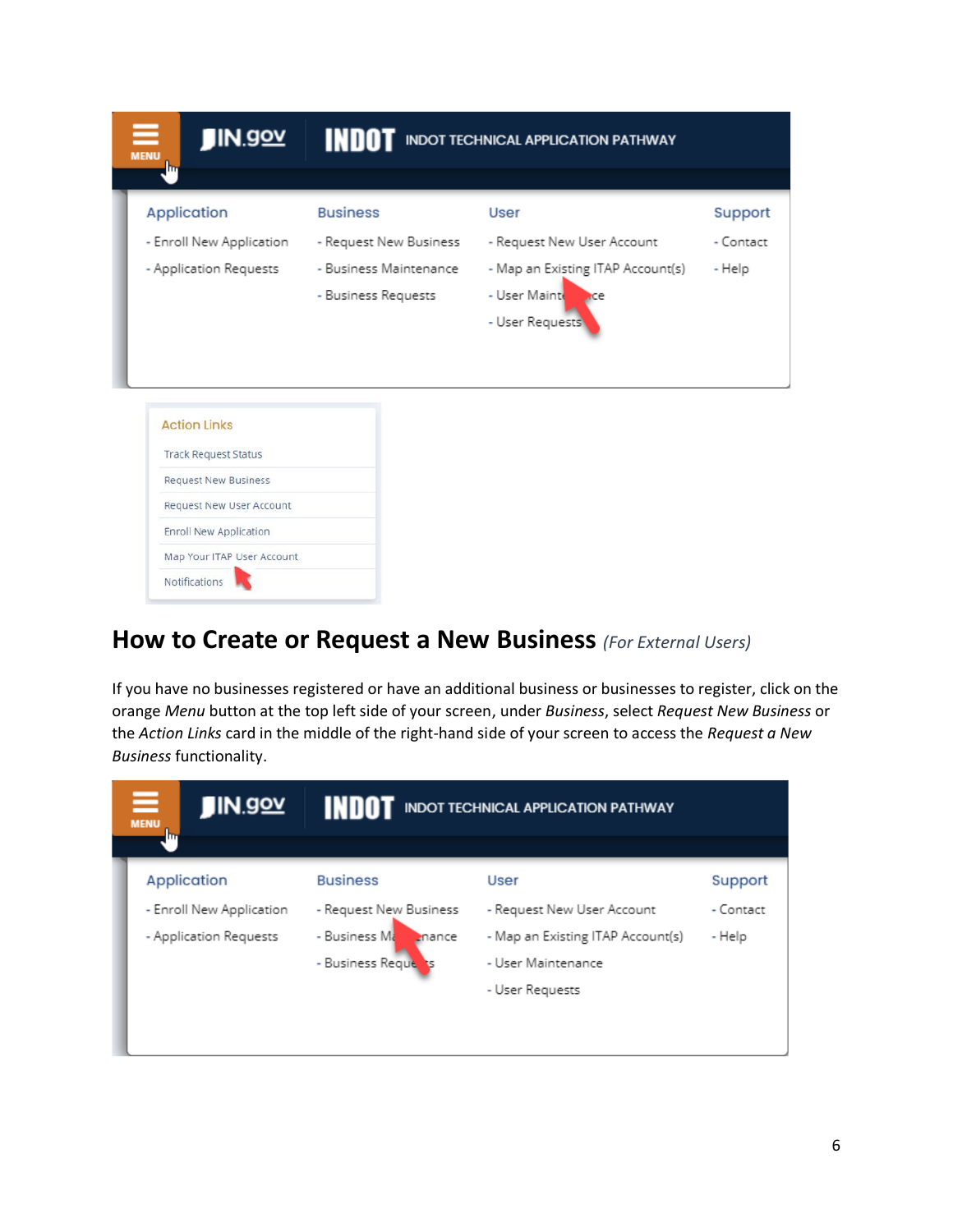

As part of the business registration process, a *Primary Contact* will be set up as well, each going through an approval and notification process. All parties will be kept aware of the status of these requests via email or in the *Notifications* area of *ITAP*.

*\*Once a user's business account request is approved, the user will need to sign out and sign in again to ITAP. At that point, the user's business will appear in the My Business card section (right hand side of screen) of the ITAP Dashboard.* 

# <span id="page-6-0"></span>**How to Create a User Account** *(For External Users)*

You may request a user account for a business that is already registered by clicking on the orange *Menu*  button at the top left side of your screen and clicking *Request New User Account* in the *User* menu or in the *Action Links* card in the middle of the right-hand side of your screen and clicking *Request a New User Account.* 

As part of this process, the *Primary Contact* of the business will be notified as to the request to approve, deny, etc. All parties will be kept aware of the status of the request via email or in the *Notifications* area of *ITAP*.

\*Primary Contacts of a business do not have the ability to add users to their business, each user **must first create their own** *Access Indiana* account.

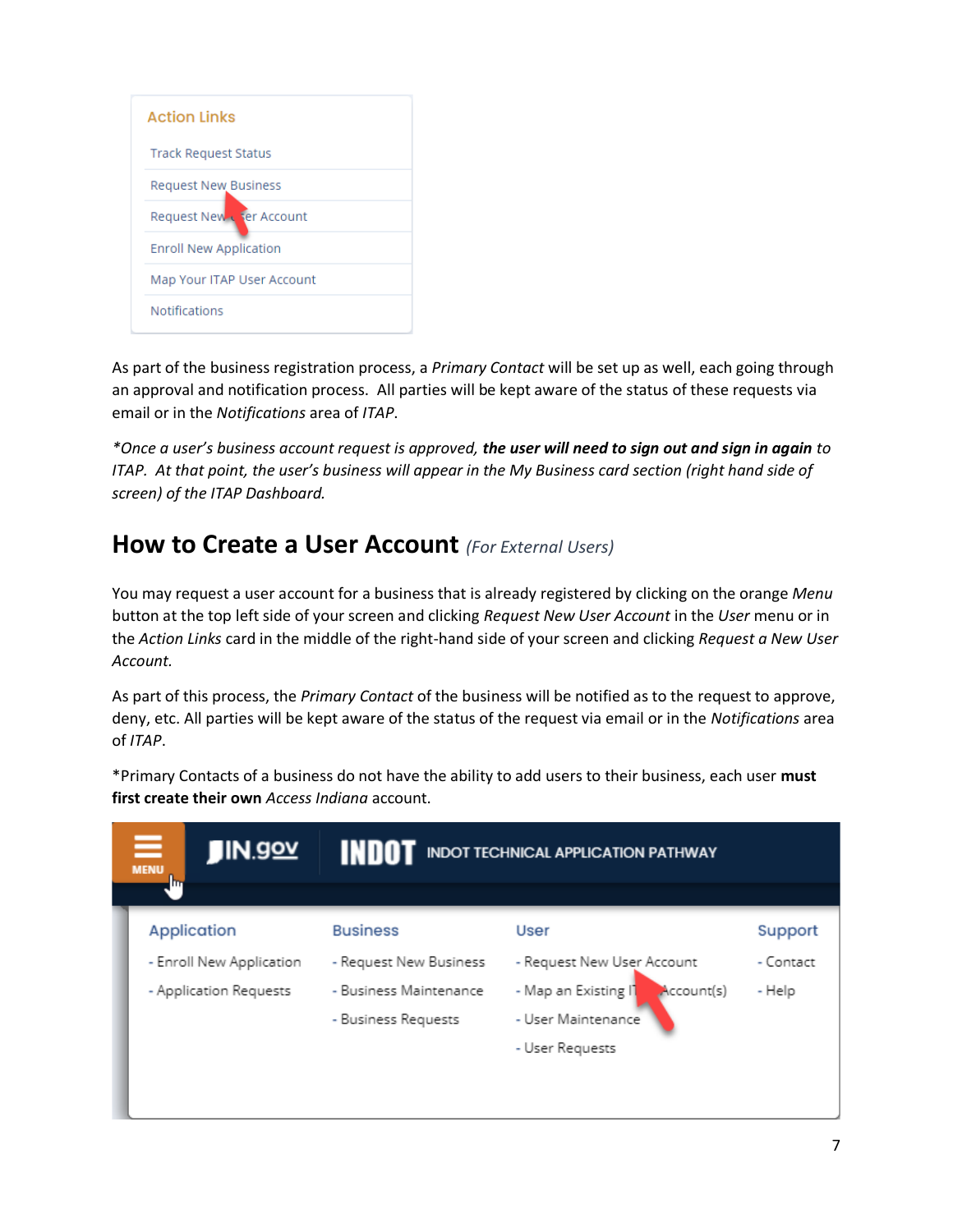| <b>Action Links</b>                |  |  |
|------------------------------------|--|--|
| <b>Track Request Status</b>        |  |  |
| <b>Request New Business</b>        |  |  |
| Request New User Account           |  |  |
| Enroll New Ap <sub>21</sub> tation |  |  |
| Map Your ITAP User Account         |  |  |
| Notifications                      |  |  |

Once a user's business account request is approved, **the user will need to sign out and sign in again** to *ITAP*. At that point, the user's business will appear in the *My Business* card section (right hand side of screen) of the *ITAP* Dashboard.

## <span id="page-7-0"></span>**How to Enroll in an Application** *(For All Users)*

You may request access to an application by clicking on the orange *Menu* button at the top left side of your screen, then under *Application*, select *Enroll New Application* where you will choose the application and in some case the roles associated to that application. *Most applications require a user to be registered to a business before enrolling.* 



You may also select *Enroll New Application* from the *Action Links* card on the right-hand side of the screen. As part of this process, the Application Administrator for the application will be notified as to the request to approve, deny, etc. All parties will be kept aware of the status of the request via email or in the *Notifications* area of *ITAP*.

| <b>Action Links</b>           |
|-------------------------------|
| <b>Track Request Status</b>   |
| <b>Enroll New Application</b> |
| Notificatio                   |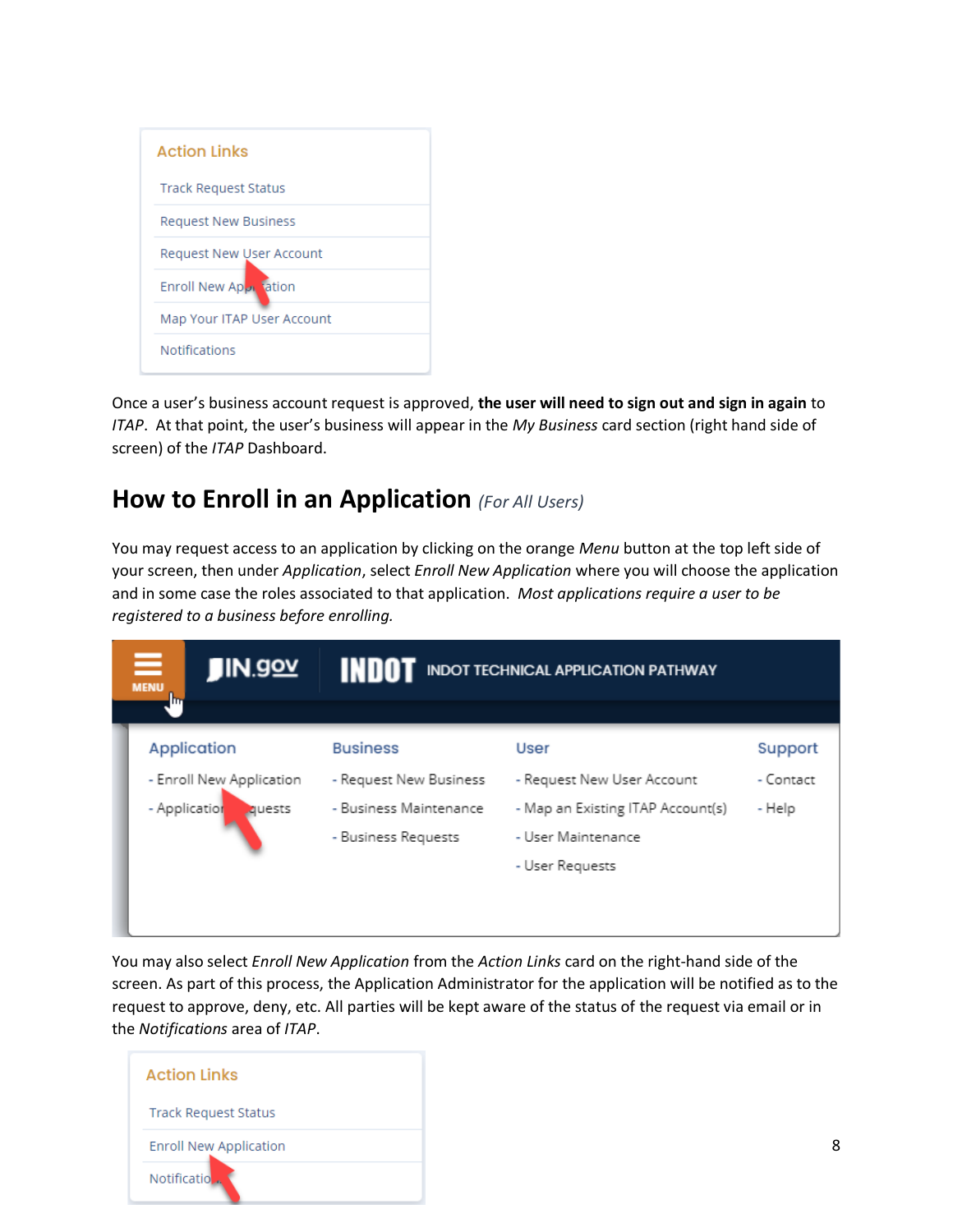If you already have access to an application but need an additional role within that application, click the *Request Additional Roles*  $\mathbb{R}^+$  icon in the Links column of the Applications window.

| <b>Applications</b>  | c                               |  |  |
|----------------------|---------------------------------|--|--|
| ₩                    | You have 5 active notifications |  |  |
| <b>Applications</b>  | <b>Links</b>                    |  |  |
| ▼ INDOT Applications |                                 |  |  |
| PayWise              | 2+ O<br>Launch                  |  |  |

## <span id="page-8-0"></span>**How to Operate Multiple Business Accounts** *(For External Users)*

A user can register to multiple business accounts as needed and operate applications from multiple businesses with one *Access Indiana* account. If you are registered to multiple businesses, each business will show as a business card in the *My Businesses* card section of the *ITAP* Dashboard. A user may switch businesses as needed and request and operate applications from the active business the user is signed into.



## <span id="page-8-1"></span>**How to Update Your Address and Phone Number** *(For External Users)*

Once you request a business user account and are approved, you may edit your address and phone number. Click *Preferences* (gear icon next to your name in the *ITAP* Dashboard header from any screen.